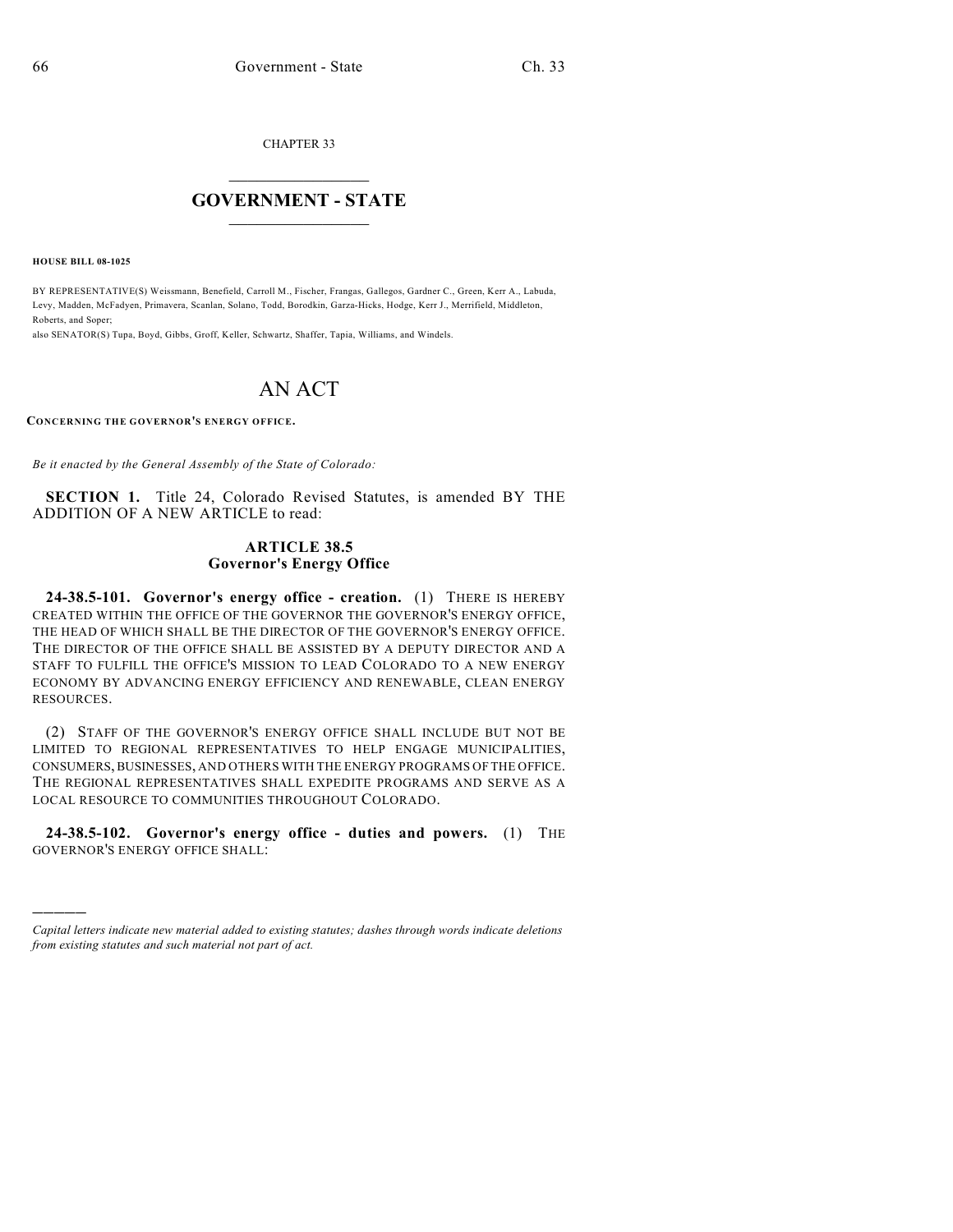(a) WORK WITH COMMUNITIES, UTILITIES, PRIVATE AND PUBLIC ORGANIZATIONS, AND INDIVIDUALS TO PROMOTE RENEWABLE ENERGY SUCH AS WIND, SOLAR, AND GEOTHERMAL, AND ENERGY EFFICIENCY TECHNOLOGIES;

(b) DEVELOP PROGRAMS TO PROMOTE HIGH PERFORMANCE BUILDINGS FOR COMMERCIAL AND RESIDENTIAL MARKETS;

(c) MAKE STATE GOVERNMENT MORE ENERGY EFFICIENT;

(d) PROMOTE TECHNOLOGY TRANSFER AND ECONOMIC DEVELOPMENT;

(e) ADVANCE ENERGY EFFICIENCY AND RENEWABLE ENERGY THROUGHOUT THE STATE AS SPECIFIED IN SECTION 24-75-1201;

(f) IMPLEMENT AND ADMINISTER A WIND FOR SCHOOLS PROJECT PURSUANT TO ARTICLE 89 OF TITLE 22, C.R.S.;

(g) WORK WITH THE COLORADO ENERGY RESEARCH INSTITUTE TO PROVIDE GRANTS TO ADVANCE ENERGY-EFFICIENT DESIGN AND CONSTRUCTION AS SPECIFIED IN SECTION 23-41-114 (4) (b) (VI), C.R.S.;

(h) DISTRIBUTE MONEY TO THE RENEWABLE ENERGY AUTHORITY AS SPECIFIED IN SECTION 24-47.5-103 (1);

(i) SEND AN OFFICE REPRESENTATIVE TO THE POLLUTION PREVENTION ADVISORY BOARD ASSISTANCE COMMITTEE PURSUANT TO SECTION 25-16.5-105.5 (2) (c) (III), C.R.S.;

(j) ENSURE THAT INFORMATION EXPLAINING THE REQUIREMENTS OF ENERGY CODES IS AVAILABLE AND PROVIDE TECHNICAL ASSISTANCE CONCERNING THE IMPLEMENTATION AND ENFORCEMENT OF ENERGY CODES TO BOTH COUNTIES AND MUNICIPALITIES AS SPECIFIED IN SECTIONS  $30-28-211(7)$  AND  $31-15-602(7)$ , C.R.S.;

(k) COLLABORATE WITH THE STATE BOARD OF LAND COMMISSIONERS REGARDING RENEWABLE ENERGY RESOURCE DEVELOPMENT AS SPECIFIED IN SECTION 36-1-147.5 (4), C.R.S.;

(l) PROVIDE HOME ENERGY EFFICIENCY IMPROVEMENTS FOR LOW-INCOME HOUSEHOLDS AS SPECIFIED IN SECTION 39-29-109 (1.5), C.R.S., AND PREPARE AND SUBMIT TO THE GENERAL ASSEMBLY AN ANNUAL REPORT AS SPECIFIED IN SECTION 39-29-109 (1.5) (h) (V), C.R.S.;

(m) ESTABLISH AND MANAGE A PROGRAM TO IMPROVE ENERGY EFFICIENCY IN PUBLIC SCHOOLS AS PROVIDED IN SECTION 39-29-109.5, C.R.S.;

(n) PROVIDE PUBLIC UTILITIES WITH REASONABLE ASSISTANCE, IF REQUESTED, IN SEEKING AND OBTAINING SUPPORT AND SPONSORSHIP FOR AN IGCC PROJECT AS DEFINED IN SECTION 40-2-123 (2) (b) (I), C.R.S., AND MANAGE AND DISTRIBUTE TO THE UTILITY SOME OR ALL OF ANY FUNDS PROVIDED BY THE STATE OR BY THE UNITED STATES GOVERNMENT TO THE STATE FOR PURPOSES OF STUDY OR DEVELOPMENT OF AN IGCC PROJECT AS SPECIFIED IN SECTION 40-2-123 (2) (j),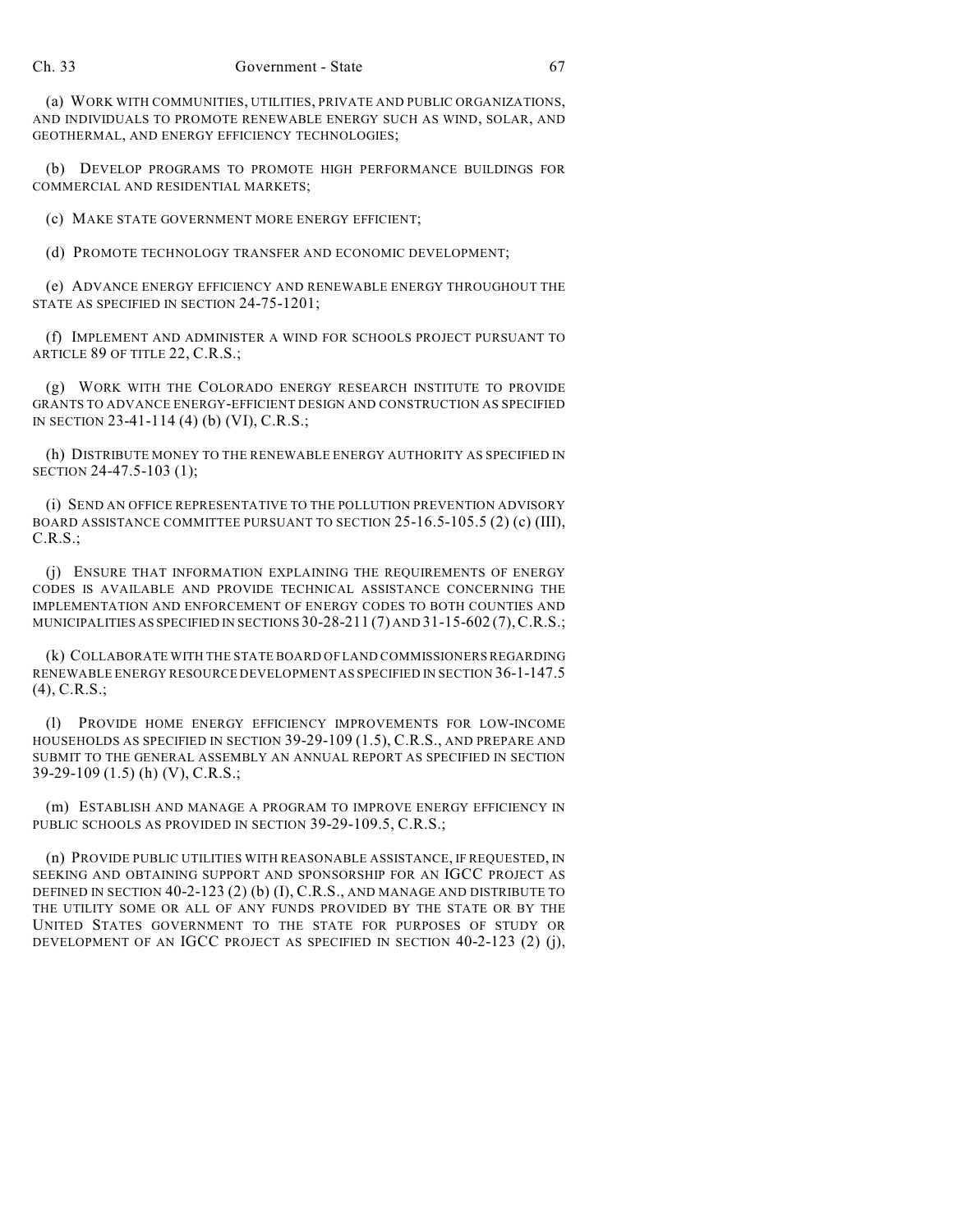### C.R.S.;

(o) COLLABORATE WITH THE DEPARTMENT OF HIGHER EDUCATION TO DEVELOP RENEWABLE ENERGY CURRICULA THAT WILL SERVE THE WORK FORCE NEEDS OF RENEWABLE ENERGY INDUSTRIES. SUCH COLLABORATION MAY INCLUDE RESEARCH INSTITUTIONS, STATE COLLEGES, COMMUNITY COLLEGES, AND TRADE ORGANIZATIONS IN AN EFFORT TO DEVELOP A MEANS BY WHICH THE STATE MAY ADDRESS ALL FACETS OF WORK FORCE DEMANDS IN THE NEW ENERGY ECONOMY. INSTITUTIONS MAY ALSO PARTNER IN THE DEVELOPMENT OF CURRICULA WITH ORGANIZATIONS THAT HAVE EXISTING CURRICULA AND TRAINING PROGRAMS ON RENEWABLE ENERGY. FOR THE PURPOSES OF THIS PARAGRAPH (o), "RENEWABLE ENERGY" SHALL HAVE THE SAME MEANING AS SET FORTH IN SECTION 40-1-102  $(11)$ , C.R.S.

(p) ANNUALLY REPORT TO THE SENATE AGRICULTURE, NATURAL RESOURCES, AND ENERGY COMMITTEE AND THE HOUSE AGRICULTURE, LIVESTOCK, AND NATURAL RESOURCES COMMITTEE, OR THEIR SUCCESSOR COMMITTEES.

(2) THE DIRECTOR OF THE GOVERNOR'S ENERGY OFFICE SHALL SERVE AS CHAIRPERSON OF THE BOARD OF DIRECTORS OF THE COLORADO CLEAN ENERGY DEVELOPMENT AUTHORITY AS SPECIFIED IN ARTICLE 9.7 OF TITLE 40, C.R.S.

**SECTION 2.** 22-89-103 (1), Colorado Revised Statutes, is amended to read:

**22-89-103. Definitions.** As used in this article, unless the context otherwise requires:

(1) "Office of energy management and conservation" means the office of energy management and conservation within the office of the governor or any successor office that is created within the office of the governor for the purpose of promoting energy management or conservation "GOVERNOR'S ENERGY OFFICE" MEANS THE GOVERNOR'S ENERGY OFFICE CREATED IN SECTION 24-38.5-101, C.R.S.

**SECTION 3.** 22-89-104 (1) and (2) (a), Colorado Revised Statutes, are amended to read:

**22-89-104. Wind for schools grant program - created - applications.** (1) There is hereby created the wind for schools grant program to fund wind for schools projects at qualified schools. A qualified school may, with the written authorization of the local board of education, apply to the GOVERNOR'S ENERGY office, of energy management and conservation, in accordance with procedures and deadlines adopted by the office, to receive moneys through the grant program. The office shall administer the grant program as provided in this article and pursuant to policies adopted by the office.

(2) (a) The GOVERNOR'S ENERGY office  $of$  energy management and conservation shall adopt policies specifying when a qualified school may request a grant and the procedure for making the request.

**SECTION 4.** 22-89-105, Colorado Revised Statutes, is amended to read: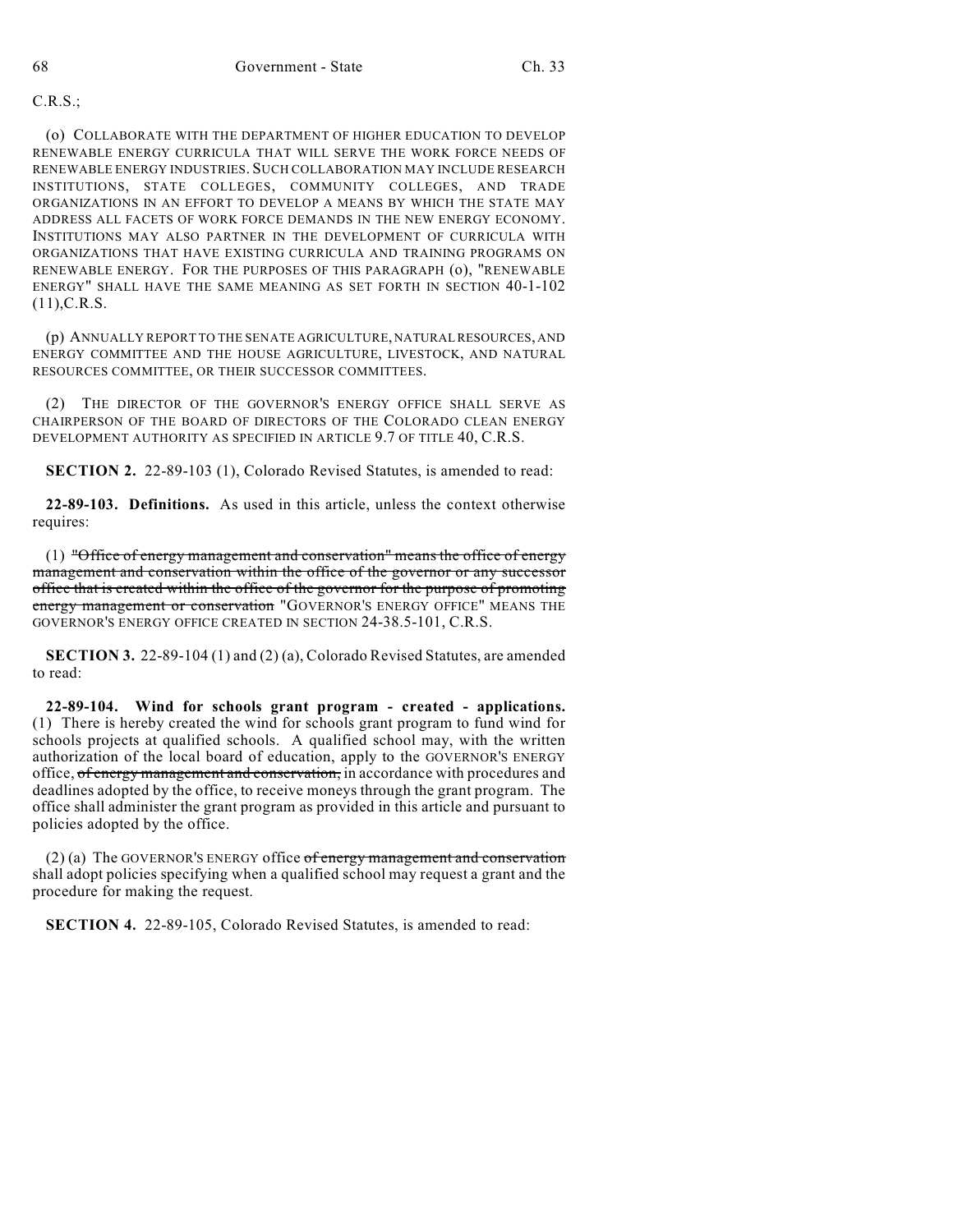#### Ch. 33 Government - State 69

**22-89-105. Wind for schools grant program - policies - awarding grants.** (1) The GOVERNOR'S ENERGY office of energy management and conservation shall adopt policies for the implementation of the wind for schools grant program. At a minimum, the policies shall specify the procedures for applying for a grant, the form of the grant application, the information to be provided by the applicant, and the criteria for awarding grants.

 $(2)$  (a) The GOVERNOR'S ENERGY office of energy management and conservation shall review each grant application received from a qualified school pursuant to section 22-89-104 and shall make a determination as to whether the grant should be awarded and, except as provided in paragraph (c) of this subsection (2), the amount of the grant. If the office determines an application is missing any information required by the office's policy to be included with the application, the office may contact the applicant to obtain the missing information.

(b) In awarding grants pursuant to this article, the GOVERNOR'S ENERGY office of energy management and conservation shall consider, at a minimum, whether a qualified school:

(I) Would reduce its electricity costs by the implementation of a wind for schools project; and

(II) Has a plan in place to incorporate the implementation of a wind for schools project into its educational curriculum.

(c) A qualified school shall not receive an aggregate amount of grants pursuant to this article that exceeds five thousand dollars.

(3) The GOVERNOR'S ENERGY office of energy management and conservation shall use at least fifty thousand dollars for the implementation of this grant program from the existing resources of the office. of energy management and conservation. The minimum funding requirement for the implementation of this grant program may be met in one or more fiscal years. The office of the governor shall not submit a request for an appropriation or a supplemental appropriation for this purpose.

**SECTION 5.** 23-41-114 (4) (b) (VI) (A), Colorado Revised Statutes, is amended to read:

**23-41-114. Colorado energy research institute - creation.** (4) The institute shall conduct:

(b) The following specific research and educational programs designed to meet the information needs of the department of natural resources, other agencies of the state's executive branch, the legislature, and the public:

(VI) (A) To provide grants through the governor's ENERGY office  $of$  energy management and conservation CREATED IN SECTION 24-38.5-101, C.R.S., for the development of a central resource for building trade professionals, including contractors, engineers, architects, and designers, for the purpose of increasing available tools and education to advance energy-efficient design and construction.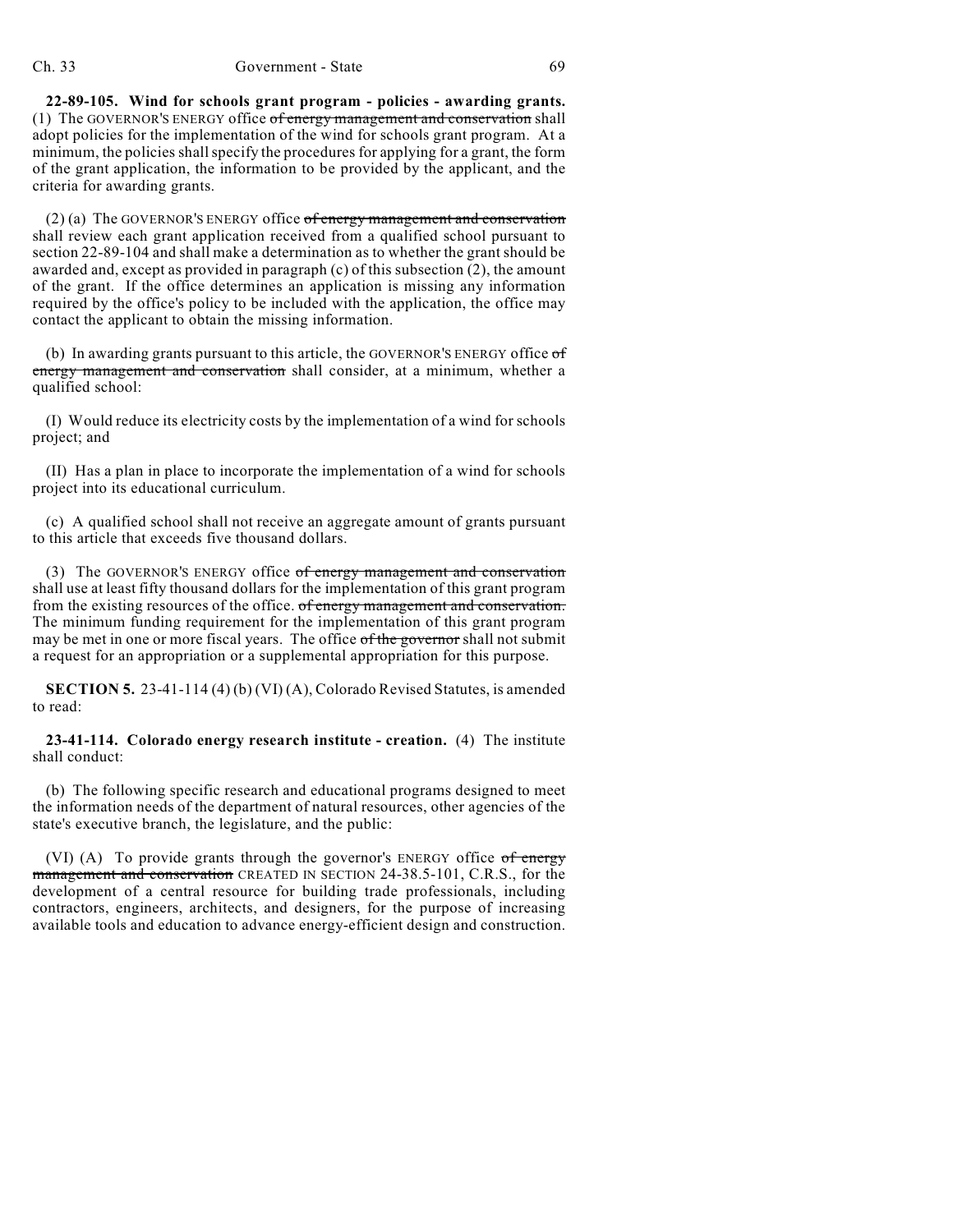**SECTION 6.** 24-47.5-103 (1), Colorado Revised Statutes, is amended to read:

**24-47.5-103. Funding - appropriations contingent on receipt of federal grant moneys - repeal.** (1) For the state fiscal year commencing on July 1, 2006, and in each of the state fiscal years commencing on July 1, 2007, and July 1, 2008, the general assembly shall appropriate two million dollars from the operational account of the severance tax trust fund created in section 39-29-109, C.R.S., to the governor's ENERGY office of energy management and conservation, or any analogous successor office CREATED IN SECTION 24-38.5-101, for distribution to the authority for the purposes specified in section 24-47.5-102; except that, if grants of federal moneys equal to or exceeding the amount of state moneys appropriated pursuant to this article have not been received by June 30, 2012, the unexpended and unencumbered balance of said appropriation shall revert to the operational account of the severance tax trust fund.

**SECTION 7.** 24-75-1201, Colorado Revised Statutes, is amended to read:

**24-75-1201. Clean energy fund - creation - use of fund - definitions.** (1) (a) The clean energy fund is hereby created in the state treasury. The principal of the fund shall consist of moneys transferred to the fund at the end of the 2006-07 state fiscal year and at the end of each succeeding state fiscal year from the limited gaming fund created in section 12-47.1-701 (1), C.R.S., in accordance with section 12-47.1-701 (5), C.R.S., and from moneys received by the governor's energy office or any successor office, pursuant to section 39-29-109 (1.5), C.R.S., in accordance with section 39-29-109 (1.5) (h) (VII), C.R.S. Interest and income earned on the deposit and investment of moneys in the clean energy fund shall be credited to the fund. Moneys in the fund at the end of any state fiscal year shall remain in the fund and shall not be credited to the state general fund or any other fund.

(b) FOR PURPOSES OF THIS SECTION, "GOVERNOR'S ENERGY OFFICE" MEANS THE GOVERNOR'S ENERGY OFFICE CREATED IN SECTION 24-38.5-101.

(2) (a) All moneys in the clean energy fund are continuously appropriated to the governor's energy office or any successor office, for the purposes of advancing energy efficiency and renewable energy throughout the state. The office may expend moneys from the fund:

(b) THE GOVERNOR'S ENERGY OFFICE MAY EXPEND MONEYS FROM THE CLEAN ENERGY FUND:

(I) To attract renewable energy industry investment in the state;

(II) To assist in technology transfer into the marketplace for newly developed energy efficiency and renewable energy technologies;

(III) To provide market incentives for the purchase and distribution of energy efficient and renewable energy products;

(IV) To assist in the implementation of energy efficiency projects throughout the state;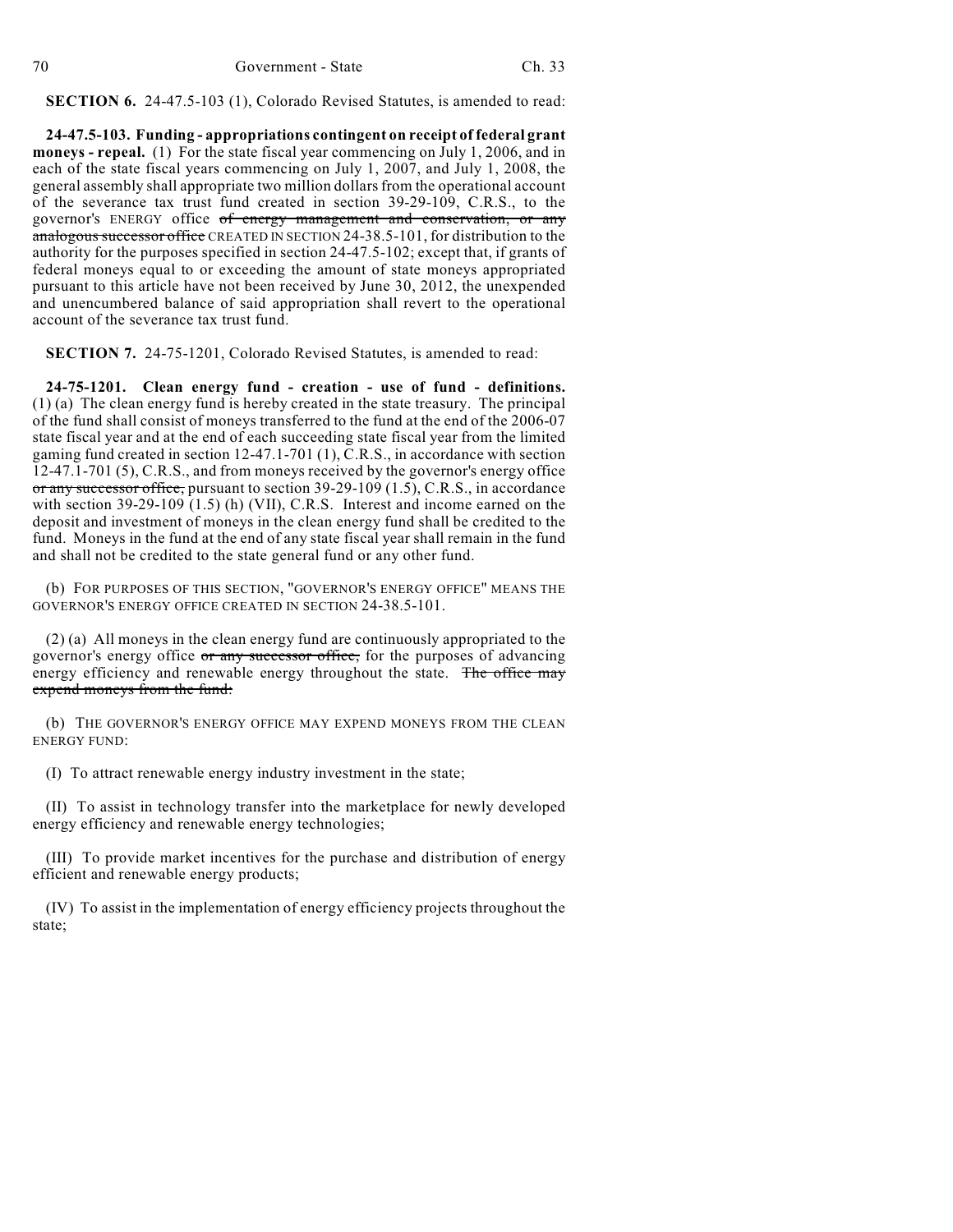(V) To aid governmental agencies in energy efficiency government initiatives;

(VI) To facilitate widespread implementation of renewable energy technologies; and

(VII) In any other manner that serves the purposes of advancing energy efficiency and renewable energy throughout the state.

(c) (I) SUBJECT TO THE PROVISIONS OF SUBPARAGRAPH (II) OF THIS PARAGRAPH (c), THE MONEYS IN THE CLEAN ENERGY FUND MAY ALSO BE USED BY THE GOVERNOR'S ENERGY OFFICE TO MAKE GRANTS OR LOANS TO PERSONS, AS DEFINED IN SECTION 2-4-401 (8), C.R.S., FOR USE IN CARRYING OUT THE PURPOSES OF THIS PART 12. THE GOVERNOR'S ENERGY OFFICE SHALL CONSIDER THE FOLLOWING INFORMATION IN DETERMINING WHETHER TO MAKE A GRANT OR LOAN:

(A) THE AMOUNT OF THE GRANT OR LOAN;

(B) THE QUANTIFIED IMPACT ON ENERGY DEMAND OR AMOUNT OF CLEAN ENERGY PRODUCTION GENERATED AS A RESULT OF THE GRANT OR LOAN;

(C) THE POTENTIAL ECONOMIC IMPACT OF THE GRANT OR LOAN; AND

(D) THE PUBLIC BENEFITS EXPECTED TO RESULT FROM THE GRANT OR LOAN.

(II) THE GOVERNOR'S ENERGY OFFICE MAY ESTABLISH TERMS AND CONDITIONS FOR MAKING GRANTS OR LOANS PURSUANT TO THIS SECTION AND IN ACCORDANCE WITH THE OBJECTIVES OF THE OFFICE AS SET FORTH IN SECTION 24-38.5-102.

**SECTION 8.** 25-16.5-105 (1) (m) (I), Colorado Revised Statutes, is amended to read:

**25-16.5-105. Powers and duties of the advisory board - advanced technology fund.** (1) The advisory board shall have the following powers and duties:

(m) (I) In accordance with the provisions of subparagraph (II) of this paragraph (m), to submit an annual report to the department of local affairs, the department, the governor's ENERGY office of energy management and conservation CREATED IN SECTION 24-38.5-101,C.R.S., and the standing committee of reference in each house of the general assembly exercising jurisdiction over matters concerning public health and the environment.

**SECTION 9.** 25-16.5-105.5 (2) (c) (III), Colorado Revised Statutes, is amended to read:

**25-16.5-105.5. Pollution prevention advisory board assistance committee appointments - membership - definitions.** (2) (c) The members appointed to the committee shall include representatives of industry, nonprofit and community organizations, state agencies, and local governments in accordance with the following:

(III) One member of the committee shall be a representative of the governor's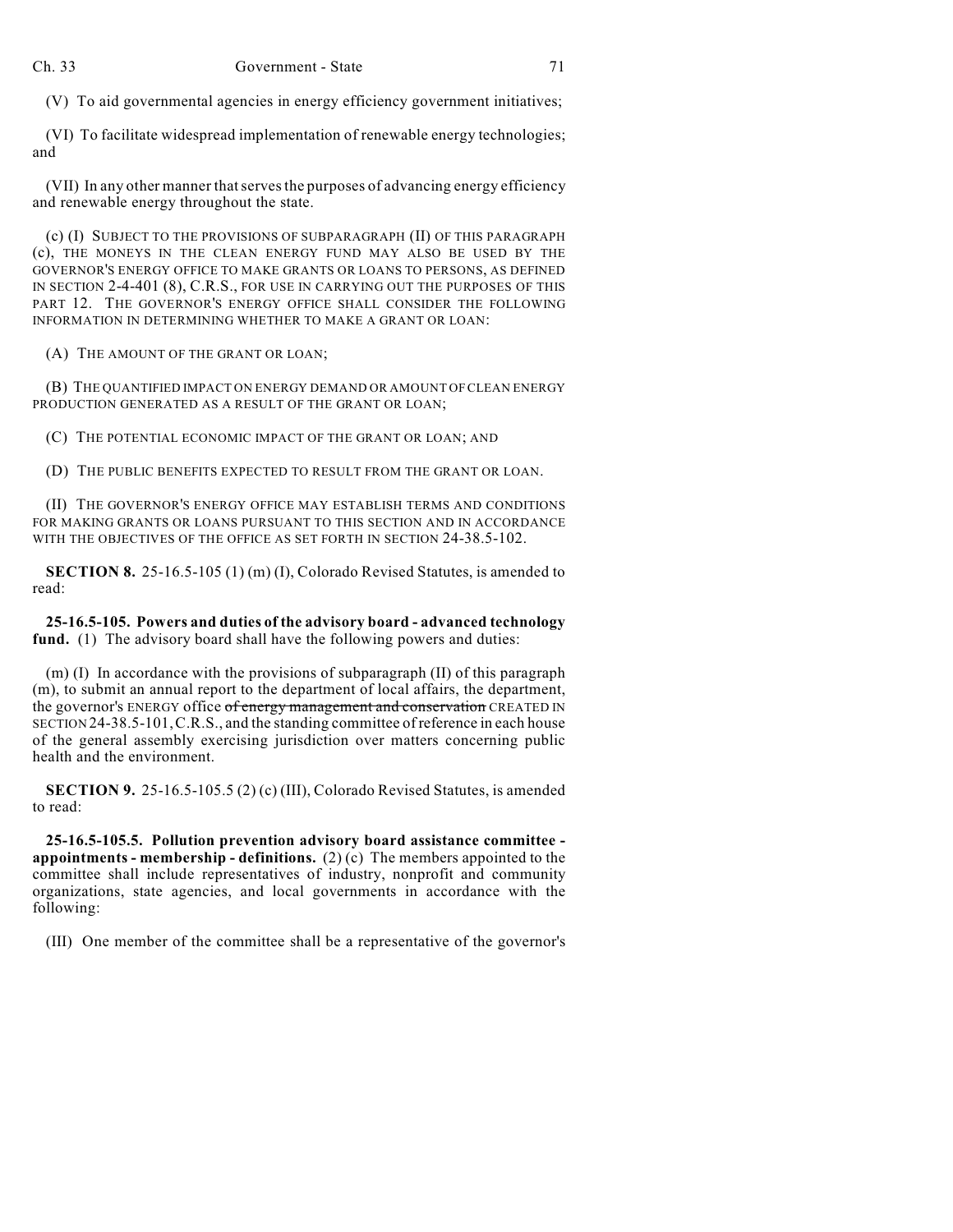ENERGY office of energy management and conservation CREATED IN SECTION 24-38.5-101, C.R.S.

**SECTION 10.** 30-28-211 (2) (b) and (2) (c), Colorado Revised Statutes, are amended to read:

**30-28-211. Energy efficient building codes - legislative declaration definitions.** (2) As used in this section, unless the context otherwise requires:

(b) "Energy code" means, at a minimum, the 2003 international energy conservation code, or any successor edition, published by the international code council or any other code determined by the GOVERNOR'S ENERGY office of energy management and conservation CREATED IN SECTION 24-38.5-101, C.R.S., to be more appropriate for local conditions.

(c) "Office" means the GOVERNOR'S ENERGY office of energy management and conservation within the office of the governor or any successor office that is created within the office of the governor for the purpose of promoting energy management or conservation CREATED IN SECTION 24-38.5-101, C.R.S.

**SECTION 11.** 31-15-602 (2) (b) and (2) (c), Colorado Revised Statutes, are amended to read:

**31-15-602. Energy efficient building codes - legislative declaration definitions.** (2) As used in this section, unless the context otherwise requires:

(b) "Energy code" means, at a minimum, the 2003 international energy conservation code, or any successor edition, published by the international code council or any other code determined by the GOVERNOR'S ENERGY office of energy management and conservation CREATED IN SECTION 24-38.5-101, C.R.S., to be more appropriate for local conditions.

(c) "Office" means the GOVERNOR'S ENERGY office of energy management and conservation within the office of the governor or any successor office that is created within the office of the governor for the purpose of promoting energy management or conservation CREATED IN SECTION 24-38.5-101, C.R.S.

**SECTION 12.** 36-1-147.5 (4), Colorado Revised Statutes, is amended to read:

**36-1-147.5. Leasing arrangements for renewable energy resources development - legislative declaration - definitions.** (4) The state board of land commissioners shall collaborate with the GOVERNOR'S ENERGY office of energy management and conservation AS CREATED IN SECTION 24-38.5-101, C.R.S., to ensure that potential renewable energy resource developers are aware of any lands identified by the board as being suitable for development of renewable energy resources.

**SECTION 13.** 39-29-109 (1.5) (b) (II), (1.5) (c) (II), (1.5) (d) (I) (B), and (1.5) (e) (I) (B), the introductory portions to  $39-29-109$  (1.5) (h) (I) and (1.5) (h) (III), 39-29-109 (1.5) (h) (IV), the introductory portion to (1.5) (h) (V), and 39-29-109 (1.5) (h) (VI), (1.5) (h) (VII), (1.5) (i) (IV), and (8) (a), Colorado Revised Statutes,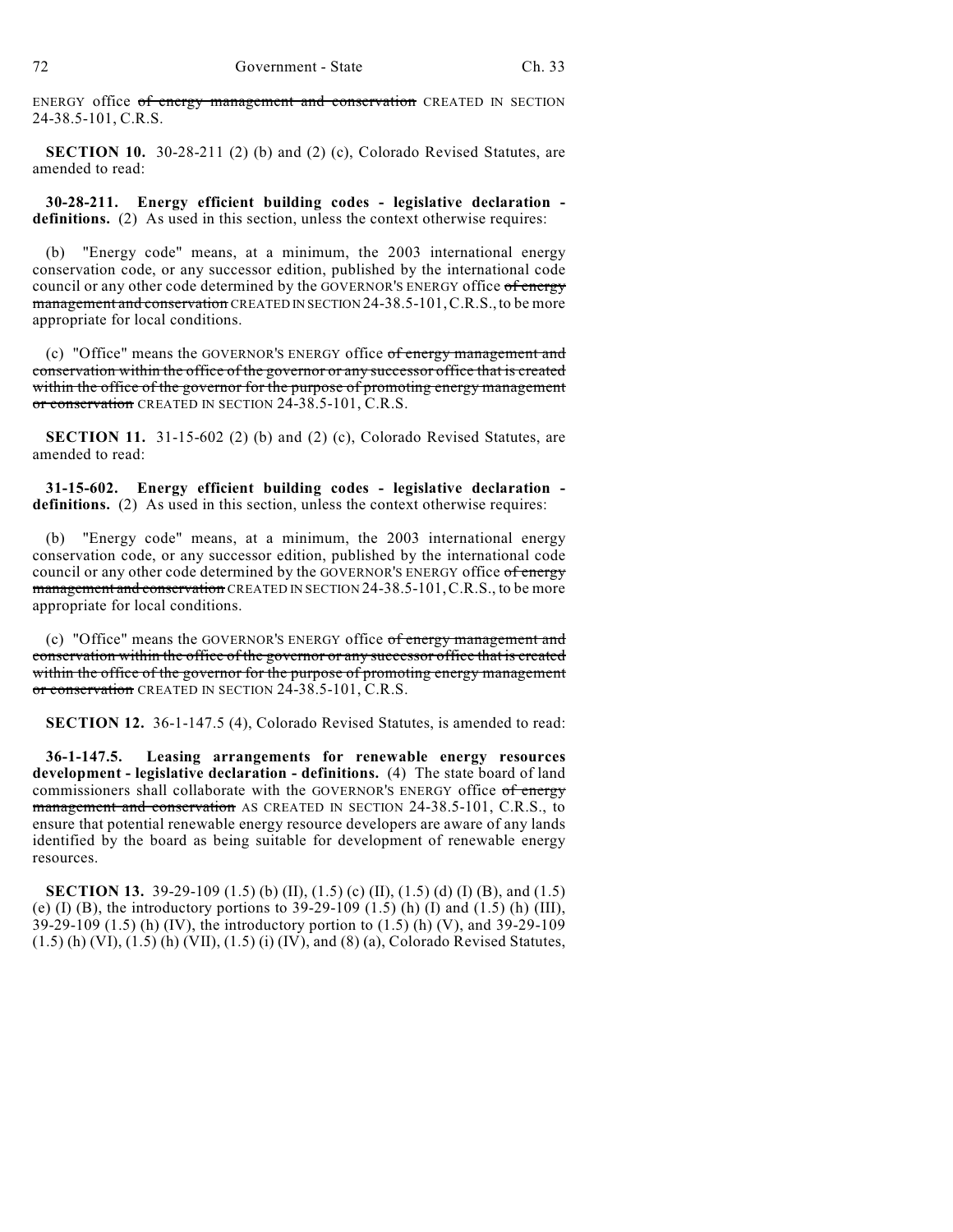are amended to read:

**39-29-109. Severance task trust fund - created - administration - use of moneys - definitions - repeal.** (1.5) (b) For the state fiscal year commencing on July 1, 2005, the general assembly shall appropriate twenty-four million dollars from the operational account of the severance tax trust fund as follows:

(II) Four million dollars shall be appropriated to the GOVERNOR'S ENERGY office of the governor to be used by the office of energy management and conservation to provide home energy efficiency improvements for low-income households.

(c) For the state fiscal year commencing on July 1, 2006, the general assembly shall appropriate eleven million dollars from the operational account of the severance tax trust fund as follows:

(II) Four million dollars shall be appropriated to the GOVERNOR'S ENERGY office of the governor to be used by the office of energy management and conservation to provide home energy efficiency improvements for low-income households.

(d) (I) For the state fiscal year commencing on July 1, 2007, the general assembly shall appropriate twelve million dollars, or a lesser amount as set forth in subparagraph (II) of this paragraph (d), as follows:

(B) Five million dollars shall be appropriated to the GOVERNOR'S ENERGY office of the governor to be used by the office of energy management and conservation to provide home energy efficiency improvements for low-income households.

(e) (I) For the state fiscal year commencing on July 1, 2008, the general assembly shall appropriate thirteen million dollars, or a lesser amount as set forth in subparagraph (II) of this paragraph (e), as follows:

(B) Six million dollars shall be appropriated to the GOVERNOR'S ENERGY office of the governor to be used by the office of energy management and conservation to provide home energy efficiency improvements for low-income households.

(h) (I) The GOVERNOR'S ENERGY office  $of$  energy management and conservation shall use moneys it receives pursuant to this subsection (1.5) for a program to provide home energy efficiency improvements for low-income households, which shall include any of the following services:

(III) In carrying out the program to improve the home energy efficiency of low-income households, the GOVERNOR'S ENERGY office of energy management and conservation shall:

(IV) The GOVERNOR'S ENERGY office of energy management and conservation may use up to five percent of the moneys appropriated pursuant to this subsection (1.5) for planning, overseeing, and evaluating the program to improve the home energy efficiency of low-income households. The office shall not hire additional state employees using these moneys to implement the program, but may contract with nonprofit organizations, for-profit organizations, and governmental entities as is necessary to carry out the program.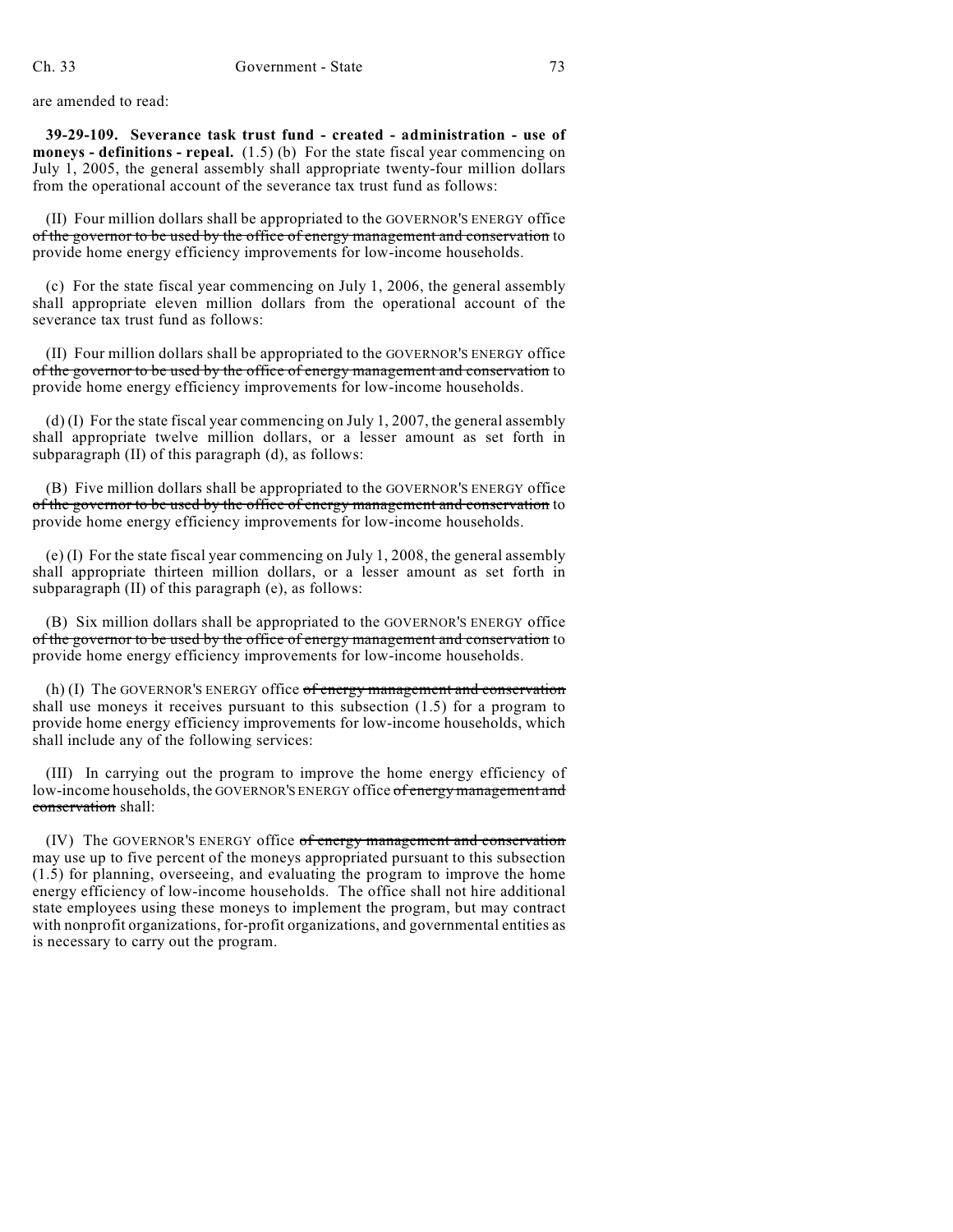(V) For any fiscal year in which moneys are expended as part of the program to improve the home energy efficiency of low-income households, the GOVERNOR'S ENERGY office of energy management and conservation shall prepare and submit to the general assembly an annual report that specifies:

(VI) If in a given fiscal year that commences before July 1, 2006, the GOVERNOR'S ENERGY office of energy management and conservation determines that it cannot use all of the moneys it receives pursuant to this subsection (1.5), the office shall notify the governor and the joint budget committee of the general assembly of such fact. Upon notification, the general assembly may make a supplemental appropriation to reduce the amount appropriated to the office and increase the amount appropriated to the department of human services for the purpose of increasing available funds under the low-income energy assistance program.

(VII) If in a given fiscal year that commences on or after July 1, 2006, the governor's energy office or any successor office, cannot use all of the moneys it receives pursuant to this subsection (1.5) for the program described in subparagraph (I) of this paragraph (h), at the end of the fiscal year the state treasurer shall transfer the moneys that the office cannot use to the clean energy fund created in section 24-75-1201 (1), C.R.S.

(i) As used in this subsection  $(1.5)$ , unless the context otherwise requires:

 $(IV)$  "Office of energy management and conservation" means the office of energy management and conservation within the office of the governor or any successor office that is created within the office of the governor for the purpose of promoting energy management or conservation "GOVERNOR'S ENERGY OFFICE" MEANS THE GOVERNOR'S ENERGY OFFICE AS CREATED IN SECTION 24-38.5-101, C.R.S.

(8) (a) Subject to the end balance requirement of paragraph (f) of subsection (1.5) of this section and the maintenance of a two-year reserve pursuant to sub-subparagraph (A) of subparagraph (III) of paragraph (c) of subsection (1) of this section, for three state fiscal years beginning with the state fiscal year commencing on July 1, 2006, a portion of the operational account of the severance tax trust fund shall be appropriated to the governor's ENERGY office of energy management and conservation, or analogous successor office, for distribution to the Colorado renewable energy authority created in section 24-47.5-101, C.R.S., for the purposes stated in section 24-47.5-102 (2), C.R.S. The amount appropriated shall be two million dollars per year, subject to the limitations stated in section 24-47.5-102, C.R.S., and in this paragraph (a). If there are insufficient moneys in the operational account to make all appropriations and transfers at the highest level authorized by law, the appropriations authorized by this subsection (8) and subsection (8.5) of this section shall be reduced pro rata as necessary to accommodate all appropriations and transfers at the highest level authorized by law other than this subsection (8) and subsection (8.5) of this section.

**SECTION 14.** 39-29-109.5 (1), Colorado Revised Statutes, is amended BY THE ADDITION OF A NEW PARAGRAPH to read:

**39-29-109.5. Interest differential - public school energy efficiency fund creation - uses - definitions - repeal.** (1) As used in this section, unless the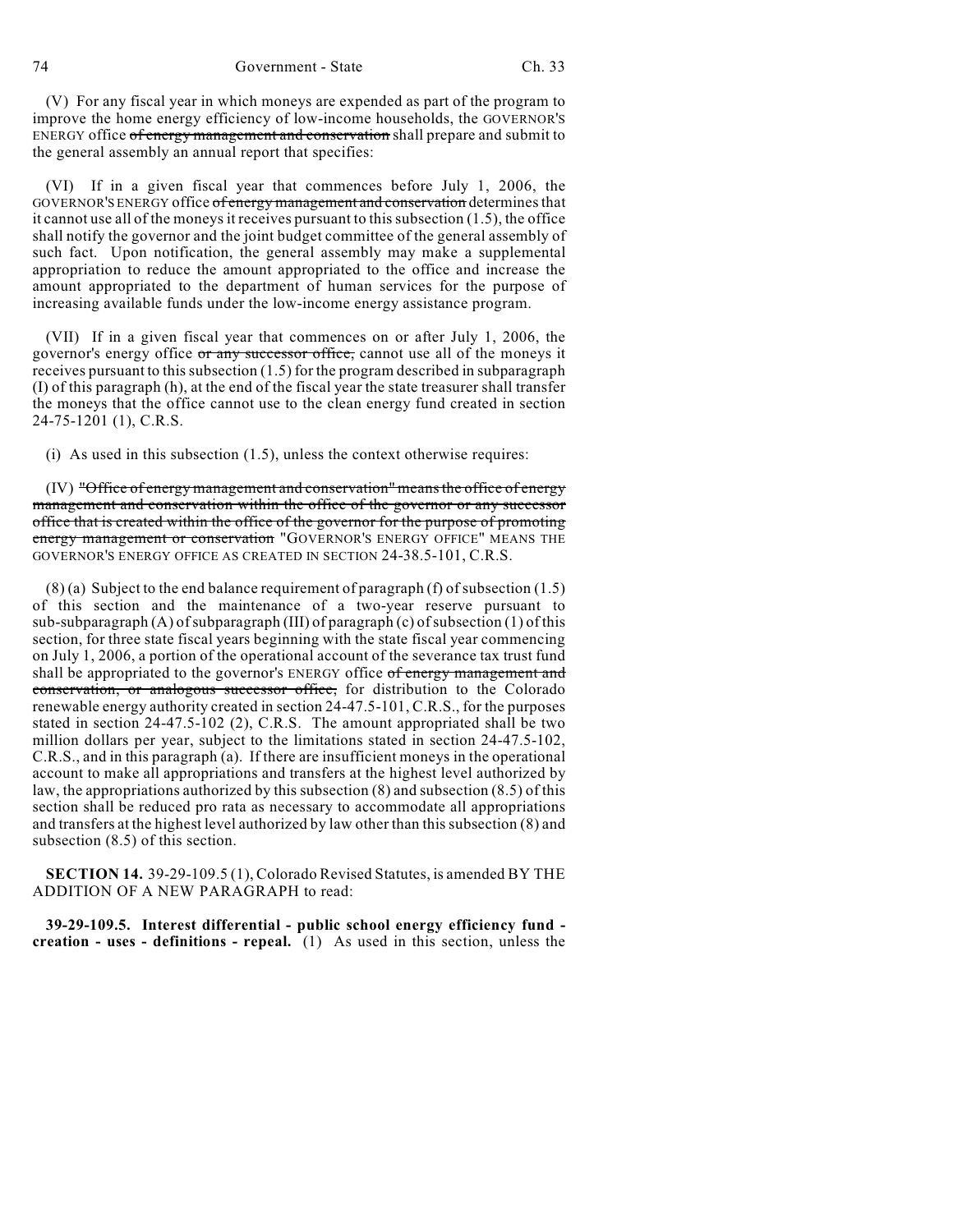context otherwise requires:

(a.5) "GOVERNOR'S ENERGY OFFICE" MEANS THE GOVERNOR'S ENERGY OFFICE AS CREATED IN SECTION 24-38.5-101, C.R.S.

**SECTION 15.** 39-29-109.5 (2) and the introductory portion to 39-29-109.5 (3), Colorado Revised Statutes, are amended to read:

**39-29-109.5. Interest differential - public school energy efficiency fund creation - uses - definitions - repeal.** (2) On December 1, 2007, and the first day of every third month thereafter up to and including September 1, 2010, the legislative council staff shall calculate the interest differential earned during the prior calendar quarter and notify the state treasurer of such amount. Upon receiving notice, the treasurer shall transfer an amount equal to the interest differential from the severance tax funds to the public school energy efficiency fund, which is hereby created in the state treasury; except that the total transfer to the fund for any state fiscal year shall not exceed one million five hundred thousand dollars. Moneys in the fund are hereby continuously appropriated to the GOVERNOR'S ENERGY office of the governor to be used by the governor's energy office, or an analogous successor  $\sigma$  office, for the purposes set forth in subsection (3) of this section. All income and interest derived from the deposit and investment of the moneys in the fund shall be credited to the fund.

(3) The governor's energy office  $or$  an analogous successor office, shall use moneys appropriated from the fund to establish and manage a program to improve energy efficiency in public schools. In administering the program, the governor's energy office or an analogous successor office, shall give consideration to whether a public school or school district is located in an area socially or economically impacted by the development, processing, or energy conversion of minerals and mineral fuels subject to taxation under this article. The program shall include the following features:

**SECTION 16.** 40-2-123 (2) (j), Colorado Revised Statutes, is amended to read:

**40-2-123. New energy technologies - consideration by commission incentives - demonstration projects.** (2) (j) In order to reduce the cost to Colorado consumers of an IGCC project, the department of public health and environment, the governor's office of economic development, and the governor's ENERGY office of energy management and conservation may provide public utilities with reasonable assistance in seeking and obtaining financial and other support and sponsorship for a project from the United States congress, the United States department of energy, and other appropriate federal and state agencies and institutions. To obtain this assistance, the utility may provide to these state agencies copies of its IGCC project proposal. The governor's ENERGY office of energy management and conservation shall manage and distribute to the utility some or all of any funds provided by the state of Colorado or by the United States government to the state of Colorado for purposes of study or development of an IGCC project.

**SECTION 17.** 40-9.7-103, Colorado Revised Statutes, is amended BY THE ADDITION OF A NEW SUBSECTION to read: